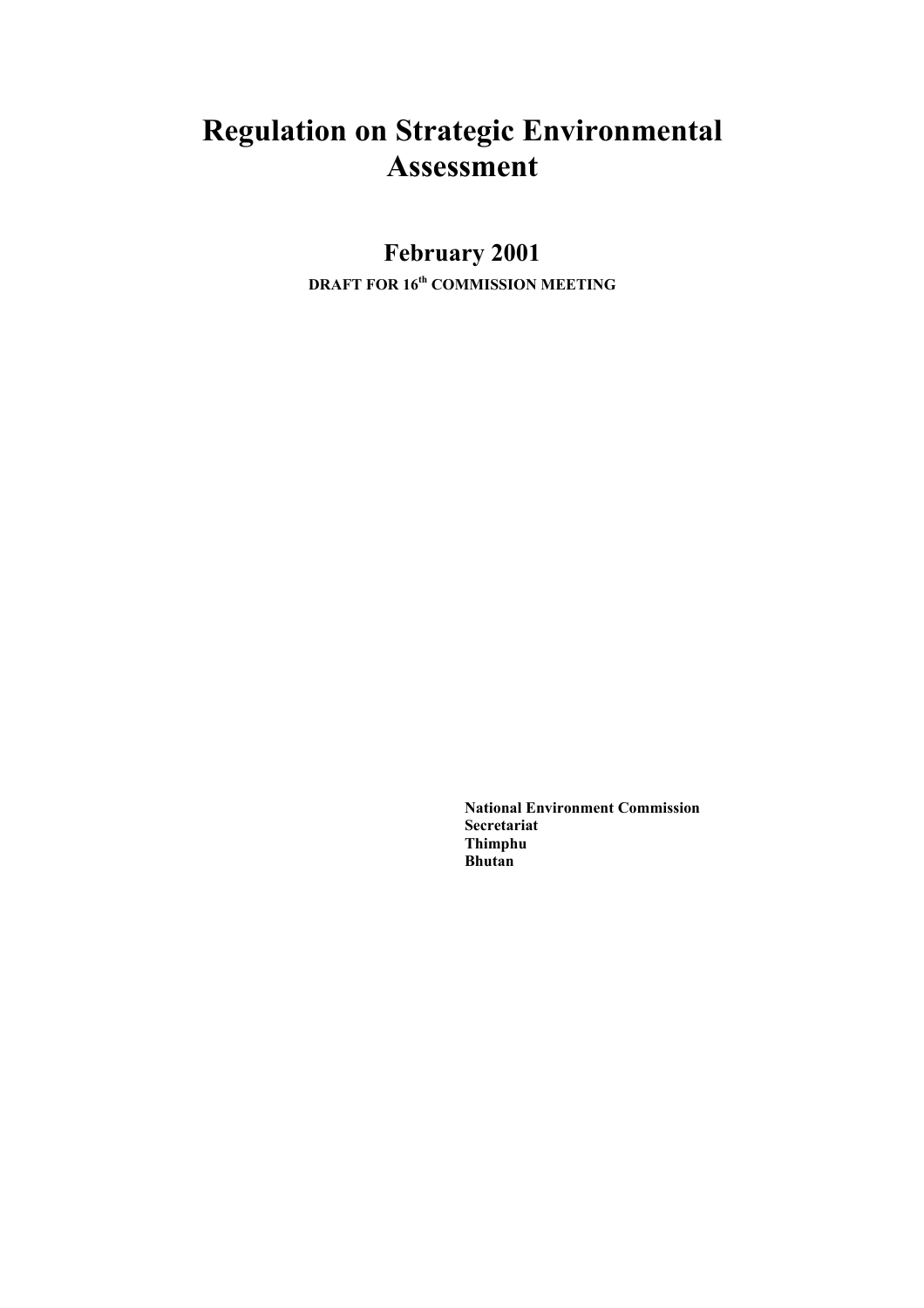# **Table of Contents**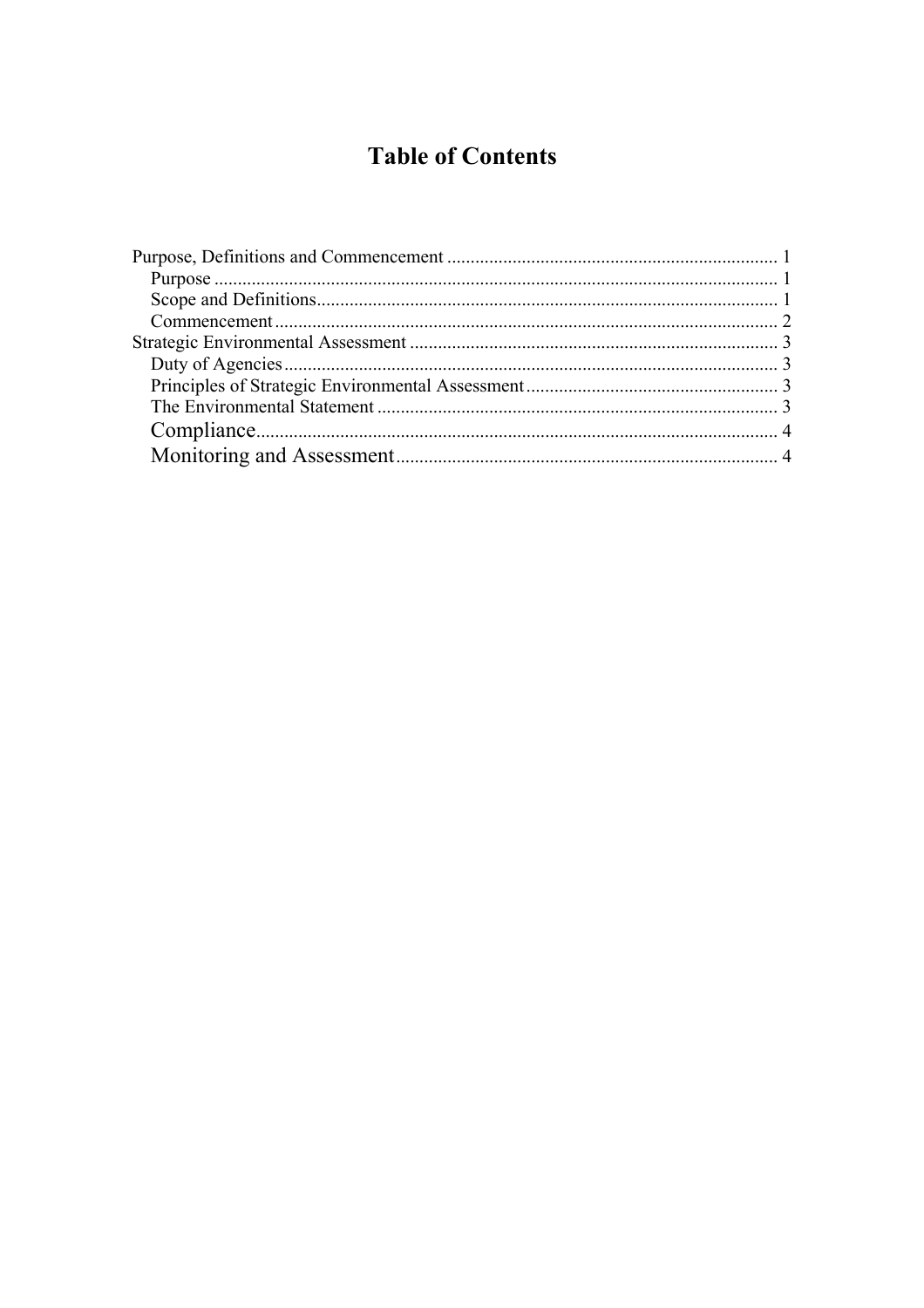# <span id="page-2-0"></span>**Purpose, Definitions and Commencement**

## **Purpose**

- 1. The purpose of this regulation is:
	- 1.1. to ensure that environmental concerns are fully taken into account by all government agencies when formulating, renewing, modifying or implementing any policy, plan or program, including Five-Year developmental plans under Articles 7 and 32.2 of the Environmental Assessment Act, 2000;
	- 1.2. to ensure that the cumulative and large scale environmental effects are taken into consideration while formulating, renewing, modifying or implementing any policy, plan or program;
	- 1.3. to complement project specific environmental reviews as per the Regulation for the Environmental Clearance of Projects and to encourage early identification of environmental objectives and impacts of all governmental proposals at appropriate planning levels;
	- 1.4. to promote the design of environmentally sustainable proposals that encourage the use of renewable resources and clean technologies and practices; and
	- 1.5. to promote and encourage the development of comprehensive natural resource and land use plans at the local, Dzongkhag and national levels.

## **Scope and Definitions**

- 2. This regulation shall serve as a broad guideline to be followed by all governmental agencies while formulating, renewing, modifying or implementing any policies, plans, programmes and Five-Year developmental plans, which may have significant impacts on the environment.
- 3. For the purpose of this regulation:
	- 3.1. **Agency** means a ministry, department, municipality established under the Bhutan Municipal Act, 1999 or any autonomous public body of the Royal Government of Bhutan, including sector, regional or local administrations.
	- 3.2. **Cumulative and large scale environmental effects** are those that are built up incrementally over periods of time, result from the addition and interaction of multiple activities and stresses, and are pervasive, cutting across policy sectors and ecological boundaries.
	- 3.3. **Environment** means the complex web of interrelationships between the abiotic and biotic components, which sustains life on earth, including the social, health and cultural aspects of human beings.
	- 3.4. **Environmental Assessment** means all procedures required under Bhutanese law to identify means to ensure that the activities of a project are managed in an environmentally sound and sustainable way.
	- 3.5. **Environmental Clearance** means the decision under Chapter III of the EA Act 2000, issued in writing by the Secretariat/Agency, to let a project proceed,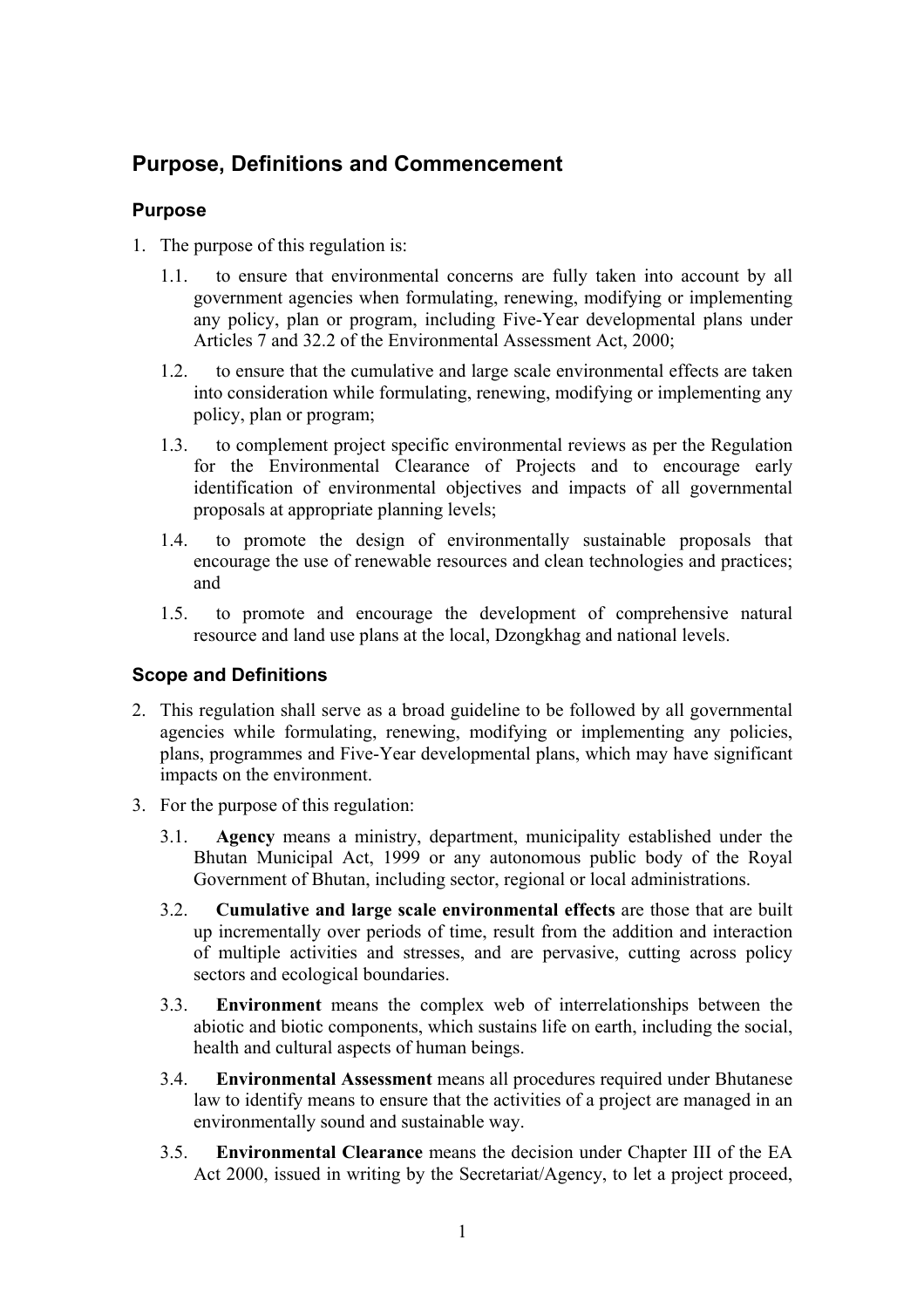<span id="page-3-0"></span>which includes terms to ensure that the project is managed in an environmentally sound and sustainable way.

- 3.6. **Environmental Statement** means the written documentation after evaluating the environmental consequences, including cumulative impacts, of a proposed policy, plan or program including Five-Year developmental plans. It may be a separate report or part of a proposal.
- 3.7. **Monitoring** means a program of systematic, objective and quantitative measurements, observations and reporting of projects that may have environmental impacts.
- 3.8. **Project** means an activity, which may have significant impacts on the environment.
- 3.9. **Policy** means a statement of long-term goals or strategies of the Royal Government of Bhutan.
- 3.10. **Plan** means a coordinated set of policies and programs, based on the political decisions of the Royal Government of Bhutan, intended to achieve specific objectives within a specified time period.
- 3.11. **Program** means a set of coordinated activities of the Royal Government of Bhutan to achieve the specific objectives of a plan.
- 3.12. **Secretariat** means the Secretariat of the National Environment Commission, or its successor as decided by the Royal Government of Bhutan.
- 3.13. **Strategic Environmental Assessment** is a systematic, flexible process of addressing the environmental aspects and consequences of proposed policies, plans and program initiatives at the earliest appropriate stage of decision making at par with economic considerations.
- 3.14. **Sectoral Guidelines** means all guidance documents, including codes of best practices, published by the Secretariat or any agency of the Royal Government of Bhutan.

#### **Commencement**

4. In accordance with Article 62 of the EA Act 2000, this regulation shall come into effect on 24<sup>th</sup> April 2002.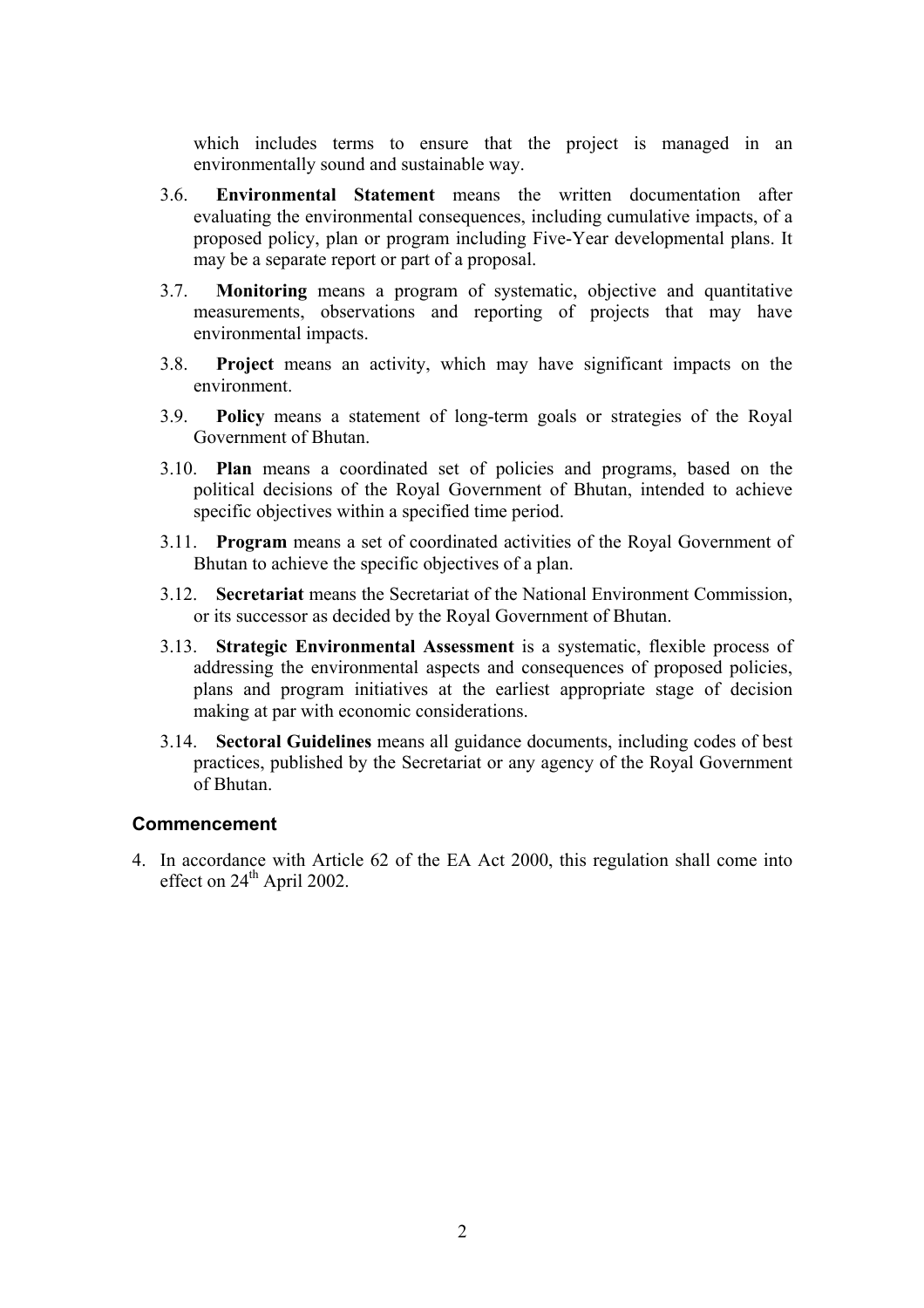## <span id="page-4-0"></span>**Strategic Environmental Assessment**

### **Duty of Agencies**

- 5. Any agency that formulates, renews, modifies or implements any policy, plan or program including Five-Year developmental plans which may have a significant effect on the environment, shall perform a Strategic Environmental Assessment in accordance with this regulation, before the proposal is adopted or submitted to the Royal Government of Bhutan;
- 6. Any agency that formulates, renews, modifies or implements any policy, plan or program including Five-Year developmental plans which may have a significant impact on the environment shall include financial provisions to carry out environmental assessments and mitigation measures where deemed necessary; and
- 7. All agencies shall establish an environmental unit/focal person to ensure full compliance with this regulation.

### **Principles of Strategic Environmental Assessment**

- 8. Strategic assessments of the environmental implications of policies, plans and programs including Five-Year developmental plans shall be based on the following principles:
	- 8.1. Early identification and integration of environmental concerns and goals in governmental planning and decision-making;
	- 8.2. Consideration of all feasible alternatives to the agency's proposal, including the alternative of taking no action;
	- 8.3. Openness and transparency in Government decision-making;
	- 8.4. Documentation and assessment of results of the Strategic Environmental Assessment;
	- 8.5. Open access to information generated or compiled by the agency; and
	- 8.6. Accountability to the public and the Royal Government of Bhutan.

#### **The Environmental Statement**

- 9. When a Strategic Environmental Assessment is required, the agency shall include an environmental statement in the draft of the proposal.
- 10. The environmental statement shall contain a clear and concise description of:
	- 10.1. The proposal and its policy objectives;
	- 10.2. The anticipated adverse environmental effects of the proposal, including direct, indirect and cumulative effects;
	- 10.3. Feasible alternatives to the proposal, including the alternative of taking no action, and a comparison of the environmental effects of these alternatives;